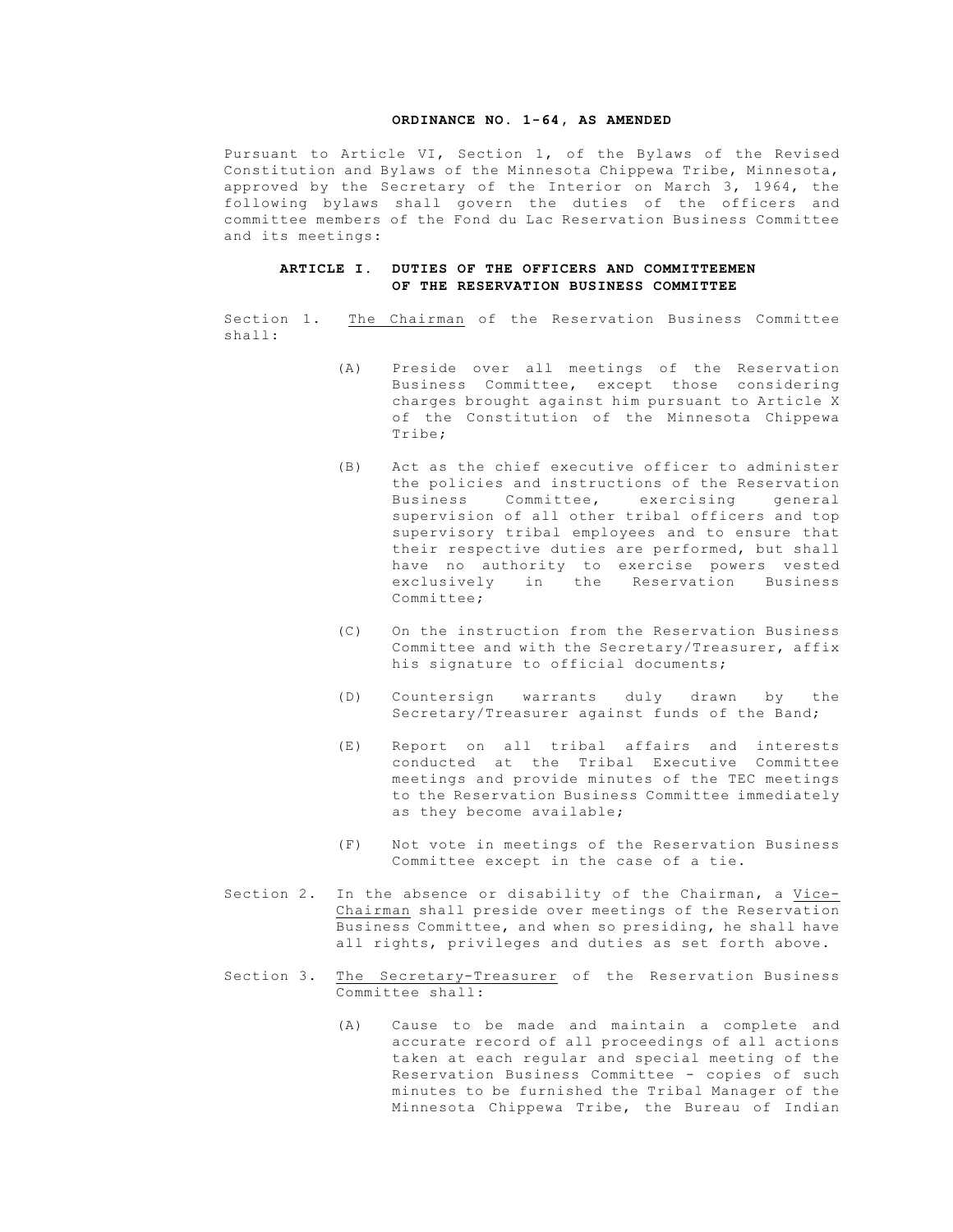Affairs, and such other persons as shall be designated by the Reservation Business Committee;

- (B) At the direction of the Chairman and the Reservation Business Committee, conduct all correspondence of the Reservation Business Committee and issue tribal and public notices;
- (C) On instruction from the Reservation Business Committee and with the Chairman, affix his signature to official documents;
- (D) Accept, receipt for and safeguard all funds and property of the Band, except land records which are in the custody of the B.I.A. Branch of Realty, and shall keep complete and accurate records of receipts, expenditures and property in strict accordance with accounting procedures or administrative plan set up by the Reservation Business Committee;
- (E) Shall be a bonded officer who shall not receipt for or disburse funds of the Band except as duly authorized by the Reservation Business Committee;
- (F) Procure an independent audit of the accounting records of the Band at least once a year, unless explicitly waived by the Reservation Business Committee, and shall make audit reports available to the Tribal Manager of the Minnesota Chippewa Tribe and the Bureau of Indian Affairs;
- (G) Make audit reports and accounting records available for public inspection by Band members at all reasonable times;
- (H) Be prepared to report at each regular meeting of the Reservation Business Committee the financial condition of the Band, and shall promptly report any and all violations of established fiscal procedures and all unauthorized use of Band funds and property with recommendations for appropriate action.
- Section 4. The Committeemen shall acquaint themselves thoroughly with and uphold all tribal governing documents, procedures and programs; shall acquaint themselves with all programs of Federal, State, County, local and private organizations which are available, beneficial and which affect the Indian people of the Fond du Lac<br>Reservation; shall participate in all plans, participate in all plans, discussions, recommendations and decisions of the Reservation Business Committee; shall serve to the utmost of their ability on all committees to which they may be appointed.
- Section 5. The duties and functions of all appointive committees and employees shall be clearly defined by resolution.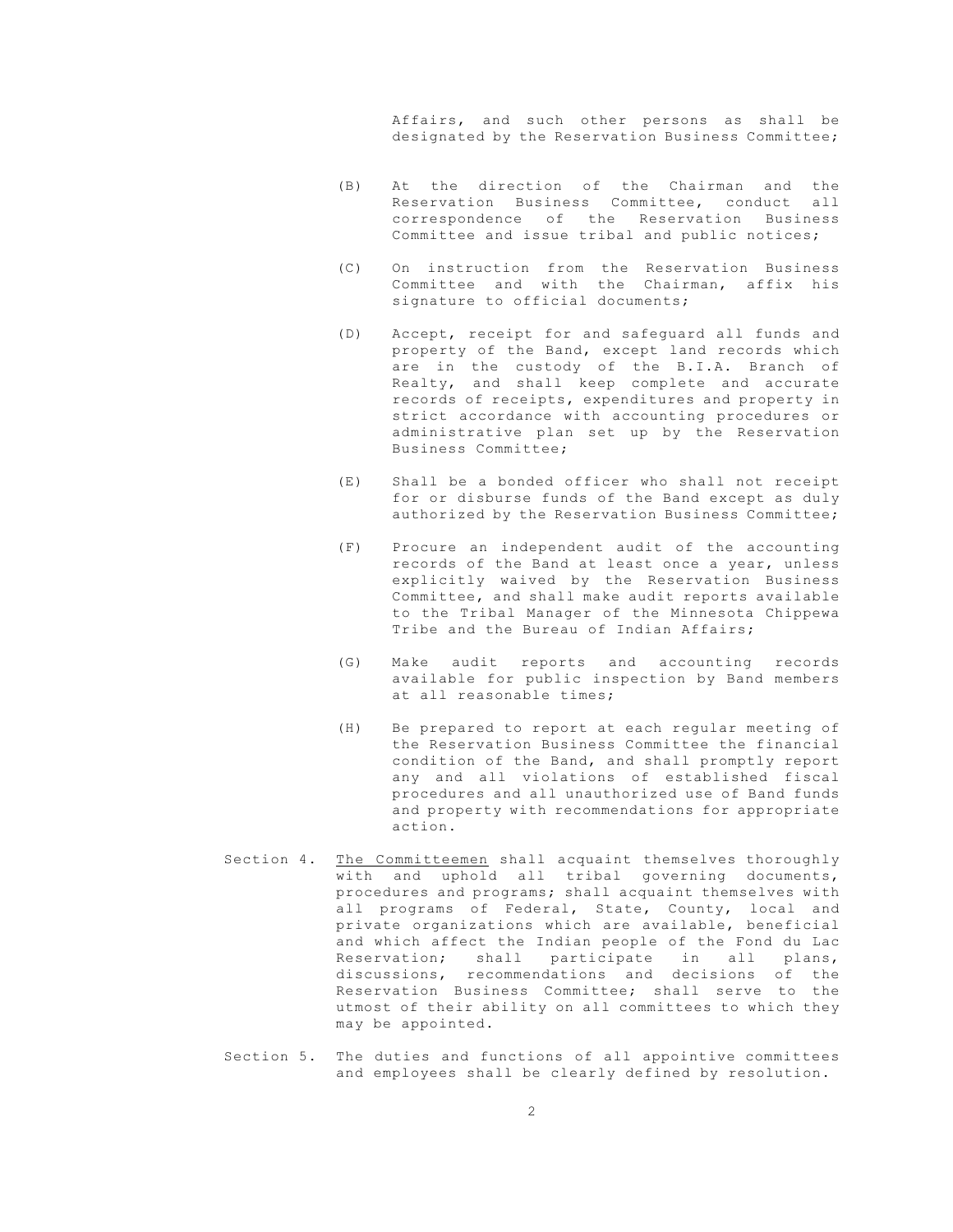# **ARTICLE II. MEETINGS OF THE RESERVATION BUSINESS COMMITTEE**

- Section 1. Regular meetings of the Reservation Business Committee shall be held on the third Thursday of February, May, August and November.
- Section 2. Special meetings may be called:
	- (A) At any time by the Chairman;
	- (B) Upon written request of at least three members of the Reservation Business Committee.
- Section 3. Three members of the Reservation Business Committee shall constitute a quorum and Roberts' Rules shall govern its meetings. Except as provided in said Rules, no business shall be transacted unless a quorum is present.

#### Section 4. The order of business at any meeting so far as possible shall be:

- (A) Call to order by the presiding officer.
- (B) Invocation.
- (C) Roll call.
- (D) Reading and disposal of the minutes of the last meeting.
- (E) Reports of committees and officers.
- (F) Unfinished business.
- (G) New business.
- (H) Adjournment.

# **ARTICLE III. VACANCY - COMMITTEEMEN**

Any resignation causing a vacancy in the Reservation Business Committee shall be filled in accordance with the applicable laws of the Minnesota Chippewa Tribe and the Fond du Lac Band.

#### **ARTICLE IV. INSTALLATION OF RESERVATION BUSINESS COMMITTEE MEMBERS**

New members of the Reservation Business Committee who have been duly elected shall be installed in accordance with the applicable laws of the Minnesota Chippewa Tribe and the Fond du Lac Band.

#### **ARTICLE V. AMENDMENTS**

These bylaws may be amended or rescinded at any time by appropriate action of the Reservation Business Committee.